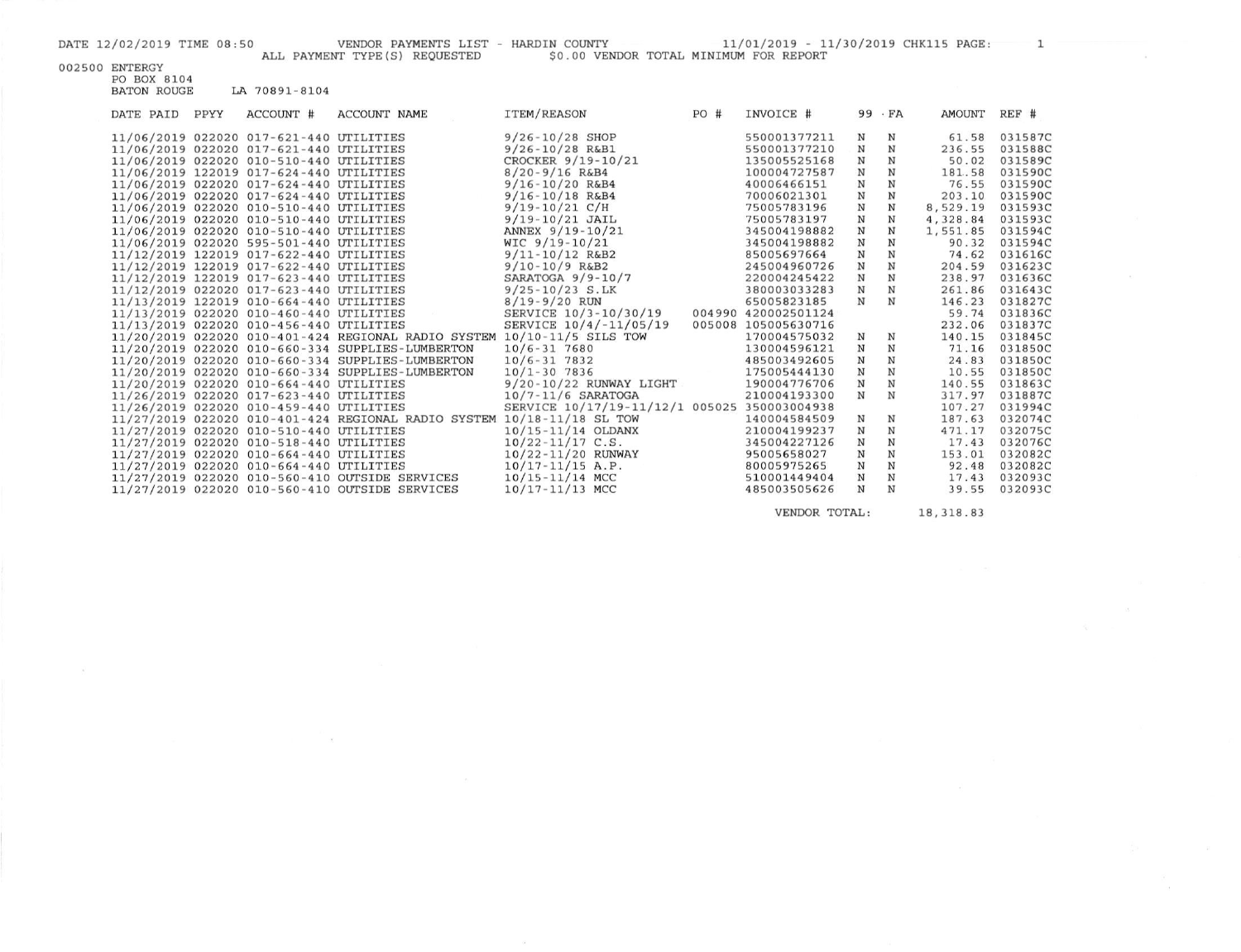|  | DATE 12/02/2019 TIME 08:51<br>000300 CITY OF KOUNTZE |      |           | VENDOR PAYMENTS LIST - HARDIN COUNTY<br>ALL PAYMENT TYPE (S) REOUESTED | \$0.00 VENDOR TOTAL MINIMUM FOR REPORT |               | 11/01/2019 - 11/30/2019 CHK115 PAGE: |    |          |               |         |
|--|------------------------------------------------------|------|-----------|------------------------------------------------------------------------|----------------------------------------|---------------|--------------------------------------|----|----------|---------------|---------|
|  | P O BOX 188                                          |      |           |                                                                        |                                        |               |                                      |    |          |               |         |
|  | KOUNTZE                                              |      | TX 77625  |                                                                        |                                        |               |                                      |    |          |               |         |
|  | DATE PAID                                            | PPYY | ACCOUNT # | <b>ACCOUNT NAME</b>                                                    | ITEM/REASON                            | PO#           | INVOICE #                            | 99 | FA       | <b>AMOUNT</b> | REF #   |
|  | 11/20/2019 022020 010-510-440 UTILITIES              |      |           |                                                                        | $10/2 - 11/1 C/H$                      |               | 05011401-110                         | N  | N        | 2,341.64      | 031849C |
|  | 11/20/2019 022020 010-510-440 UTILITIES              |      |           |                                                                        | $10/3 - 11/4$ JAIL                     |               | 05011451-110                         | N  | N        | 4,424.36      | 031849C |
|  | 11/20/2019 022020 010-510-440 UTILITIES              |      |           |                                                                        | $10/2 - 11/1$ ANNEX                    |               | 05010502-110                         | N  | N        | 45.52         | 031849C |
|  | 11/20/2019 022020 010-510-440 UTILITIES              |      |           |                                                                        | $10/2 - 11/1$ NANNEX                   |               | 04006421-110                         | N  | N        | 234.19        | 031849C |
|  | 11/20/2019 022020 595-501-440 UTILITIES              |      |           |                                                                        | $10/2 - 11/1$ WIC                      |               | 04006421-110                         | N  | N        | 13.63         | 031849C |
|  | 11/20/2019 022020 010-510-440 UTILITIES              |      |           |                                                                        | $10/3 - 11/4$ CROCKER                  |               | 04006304-110                         | N  | N        | 83.49         | 031849C |
|  | 11/26/2019 022020 017-622-440 UTILITIES              |      |           |                                                                        | $10/2 - 11/1$ R&B2                     |               | 03003401-110                         | N  | N        | 208.71        | 031875C |
|  |                                                      |      |           |                                                                        |                                        | VENDOR TOTAL: |                                      |    | 7,351.54 |               |         |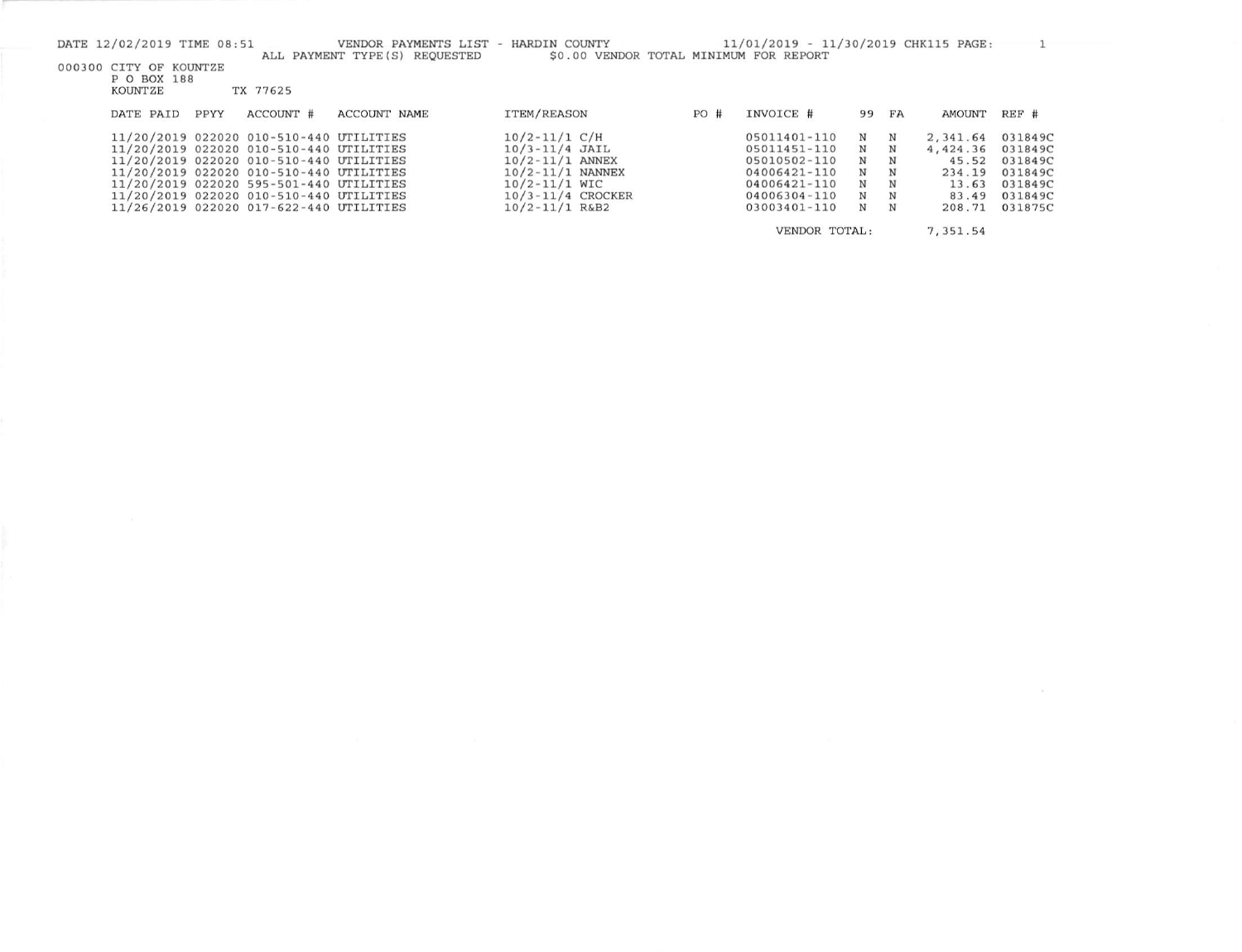| DATE 12/02/2019 TIME 08:51 |      |                                         |                                | VENDOR PAYMENTS LIST - HARDIN COUNTY |                                        |     | 11/01/2019 - 11/30/2019 CHK115 PAGE: |               |       |              |               |
|----------------------------|------|-----------------------------------------|--------------------------------|--------------------------------------|----------------------------------------|-----|--------------------------------------|---------------|-------|--------------|---------------|
|                            |      |                                         | ALL PAYMENT TYPE (S) REQUESTED |                                      | \$0.00 VENDOR TOTAL MINIMUM FOR REPORT |     |                                      |               |       |              |               |
|                            |      | 001792 WEST HARDIN WATER SUPPLY CORP    |                                |                                      |                                        |     |                                      |               |       |              |               |
| P O BOX 286<br>SARATOGA    |      | TX 77585                                |                                |                                      |                                        |     |                                      |               |       |              |               |
| DATE PAID                  | PPYY | ACCOUNT #                               | ACCOUNT NAME                   | ITEM/REASON                          |                                        | PO# | INVOICE #                            |               | 99 FA | AMOUNT REF # |               |
|                            |      | 11/12/2019 122019 017-623-440 UTILITIES |                                | $9/13 - 10/16$                       |                                        |     | 1171-102519                          | N N           |       |              | 23.00 031655C |
|                            |      |                                         |                                |                                      |                                        |     |                                      | VENDOR TOTAL: |       | 23.00        |               |

VENDOR TOTAL: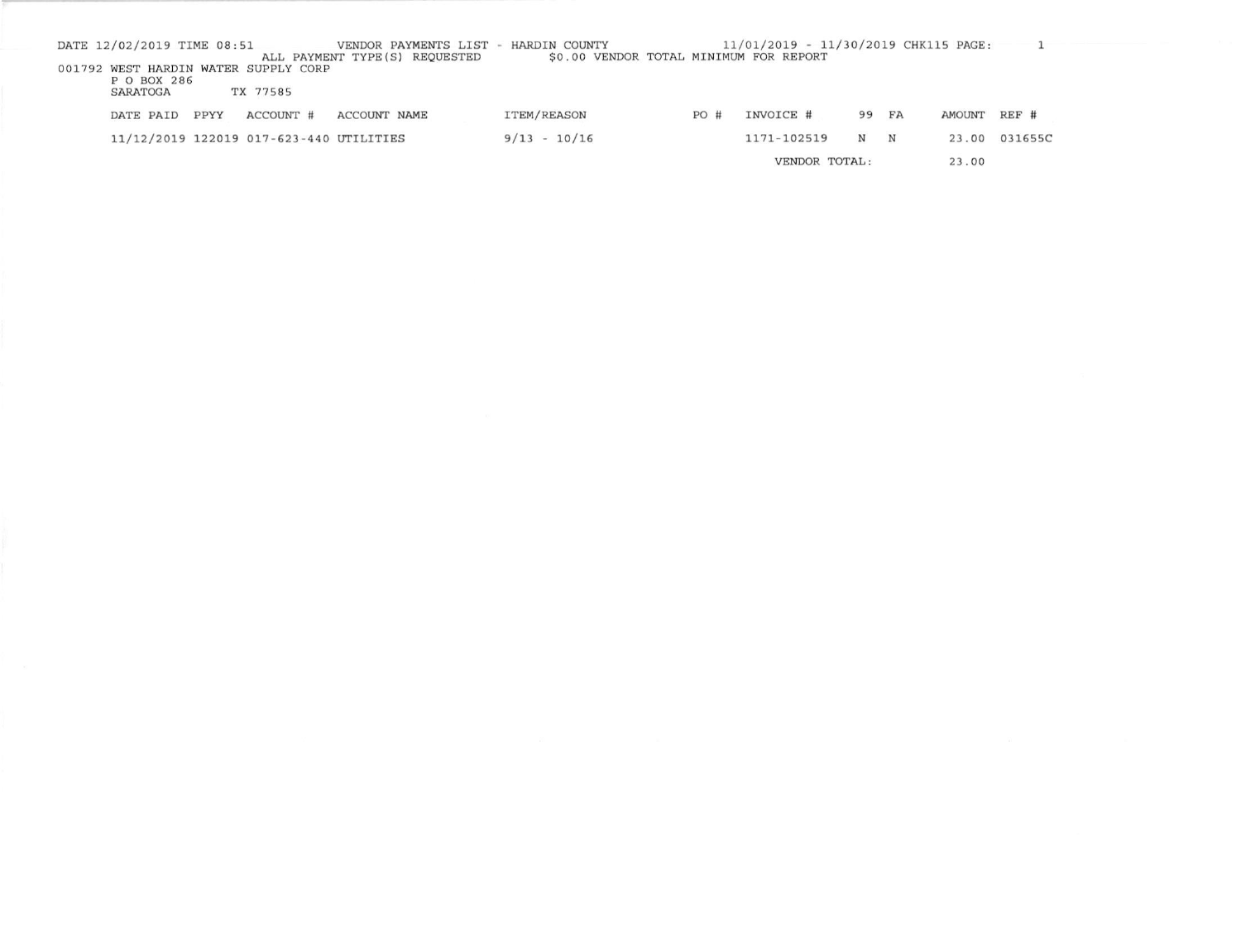|  | DATE 12/02/2019 TIME 08:51 |      |                                         | VENDOR PAYMENTS LIST           | HARDIN COUNTY                          |     | 11/01/2019 - 11/30/2019 CHK115 PAGE: |             |   |        |         |
|--|----------------------------|------|-----------------------------------------|--------------------------------|----------------------------------------|-----|--------------------------------------|-------------|---|--------|---------|
|  | 000301 CITY OF SILSBEE     |      |                                         | ALL PAYMENT TYPE (S) REOUESTED | \$0.00 VENDOR TOTAL MINIMUM FOR REPORT |     |                                      |             |   |        |         |
|  | 105 S. 3RD ST              |      |                                         |                                |                                        |     |                                      |             |   |        |         |
|  | SILSBEE                    |      | TX 77656                                |                                |                                        |     |                                      |             |   |        |         |
|  | DATE PAID                  | PPYY | ACCOUNT #                               | ACCOUNT NAME                   | <b>ITEM/REASON</b>                     | PO# | INVOICE #                            | 99 FA       |   | AMOUNT | $REF$ # |
|  |                            |      | 11/13/2019 022020 017-622-440 UTILITIES |                                | $10/1 - 29$ R&B2                       |     | 040880001-10                         | N           | N | 33.70  | 031829C |
|  |                            |      | 11/27/2019 022020 017-621-440 UTILITIES |                                | $10/16 - 11/12 -$ SHOP                 |     | 160670001-11                         | $\mathbf N$ | N | 16.25  | 032081C |
|  |                            |      | 11/27/2019 022020 017-621-440 UTILITIES |                                | 10/16-11/12-OFFICE                     |     | 160650001-11                         | $\mathbf N$ | N | 111.70 | 032081C |
|  |                            |      |                                         |                                |                                        |     | VENDOR TOTAL:                        |             |   | 161.65 |         |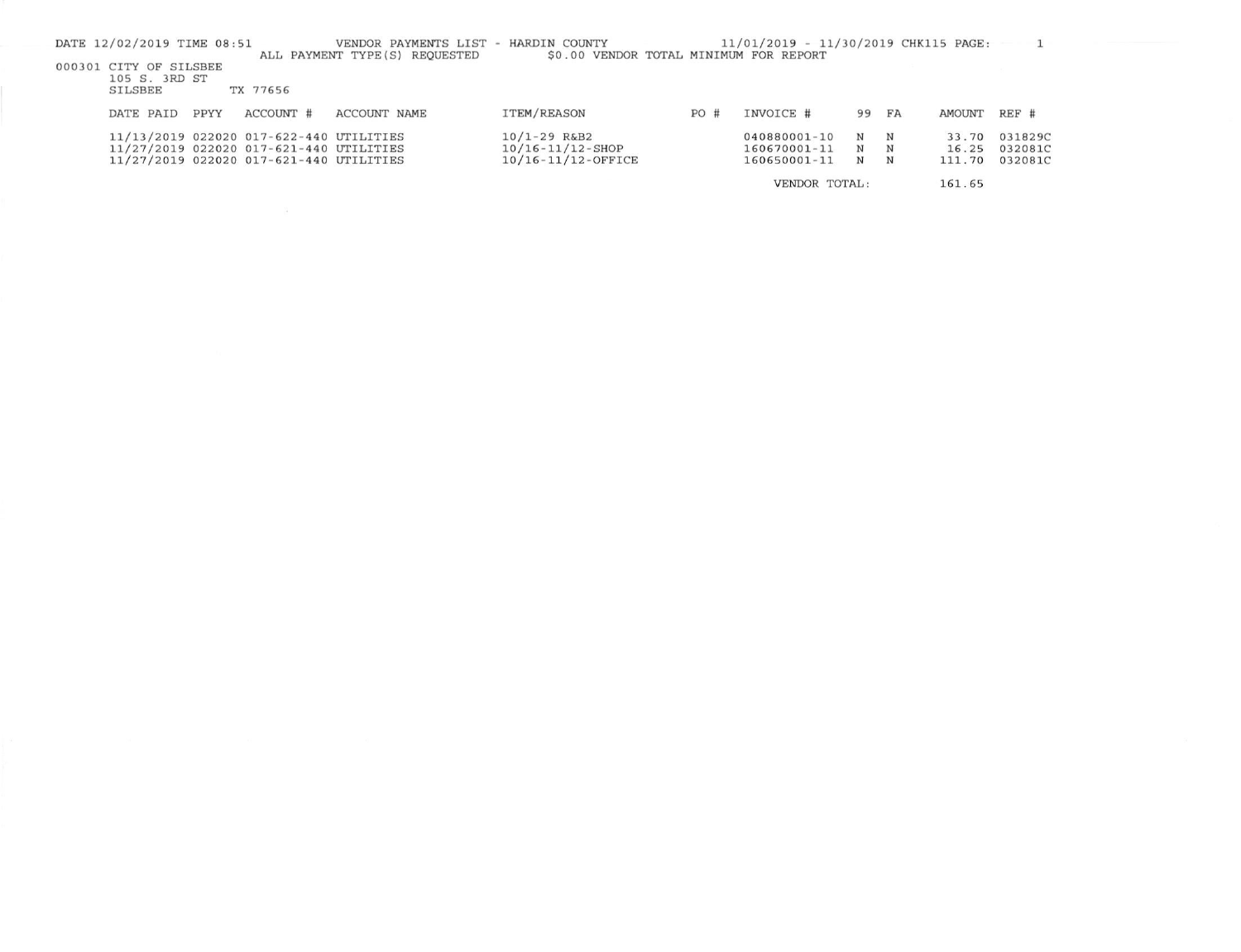| DATE 12/02/2019 TIME 08:51 |      |                                         | VENDOR PAYMENTS LIST                             | HARDIN COUNTY                          |     | 11/01/2019 - 11/30/2019 CHK115 PAGE: |   |       |        |               |
|----------------------------|------|-----------------------------------------|--------------------------------------------------|----------------------------------------|-----|--------------------------------------|---|-------|--------|---------------|
|                            |      |                                         | ALL PAYMENT TYPE (S) REOUESTED                   | \$0.00 VENDOR TOTAL MINIMUM FOR REPORT |     |                                      |   |       |        |               |
| 001126 LUMBERTON MUD       |      |                                         |                                                  |                                        |     |                                      |   |       |        |               |
| PO BOX 8065                |      |                                         |                                                  |                                        |     |                                      |   |       |        |               |
| LUMBERTON                  |      | TX 77657                                |                                                  |                                        |     |                                      |   |       |        |               |
|                            |      |                                         |                                                  |                                        |     |                                      |   |       |        |               |
| DATE PAID                  | PPYY | ACCOUNT #                               | <b>ACCOUNT NAME</b>                              | ITEM/REASON                            | PO# | INVOICE #                            |   | 99 FA | AMOUNT | REF #         |
|                            |      | 11/12/2019 122019 017-624-440 UTILITIES |                                                  | $9/11 - 10/9$ R&B4                     |     | 13191000/101                         | N | N     | 59.15  | 031664C       |
|                            |      |                                         |                                                  |                                        |     |                                      |   |       |        |               |
|                            |      |                                         | 11/20/2019 022020 010-660-334 SUPPLIES-LUMBERTON | $10/1 - 11/1$ CONCES                   |     | 02161507/110 N                       |   | N     | 42.31  | 031852C       |
|                            |      | 11/26/2019 022020 017-624-440 UTILITIES |                                                  | $10/9 - 11/8$ R&B4 SHOP                |     | 13191000/111                         | N | N     | 52.13  | 031909C       |
|                            |      | 11/26/2019 122019 017-624-440 UTILITIES |                                                  | $9/11 - 10/9$ LATEFEE CREDI            |     | 13191000/111                         | N | N     |        | 10.00-031909C |
|                            |      |                                         |                                                  |                                        |     | VENDOR TOTAL:                        |   |       | 143.59 |               |
|                            |      |                                         |                                                  |                                        |     |                                      |   |       |        |               |